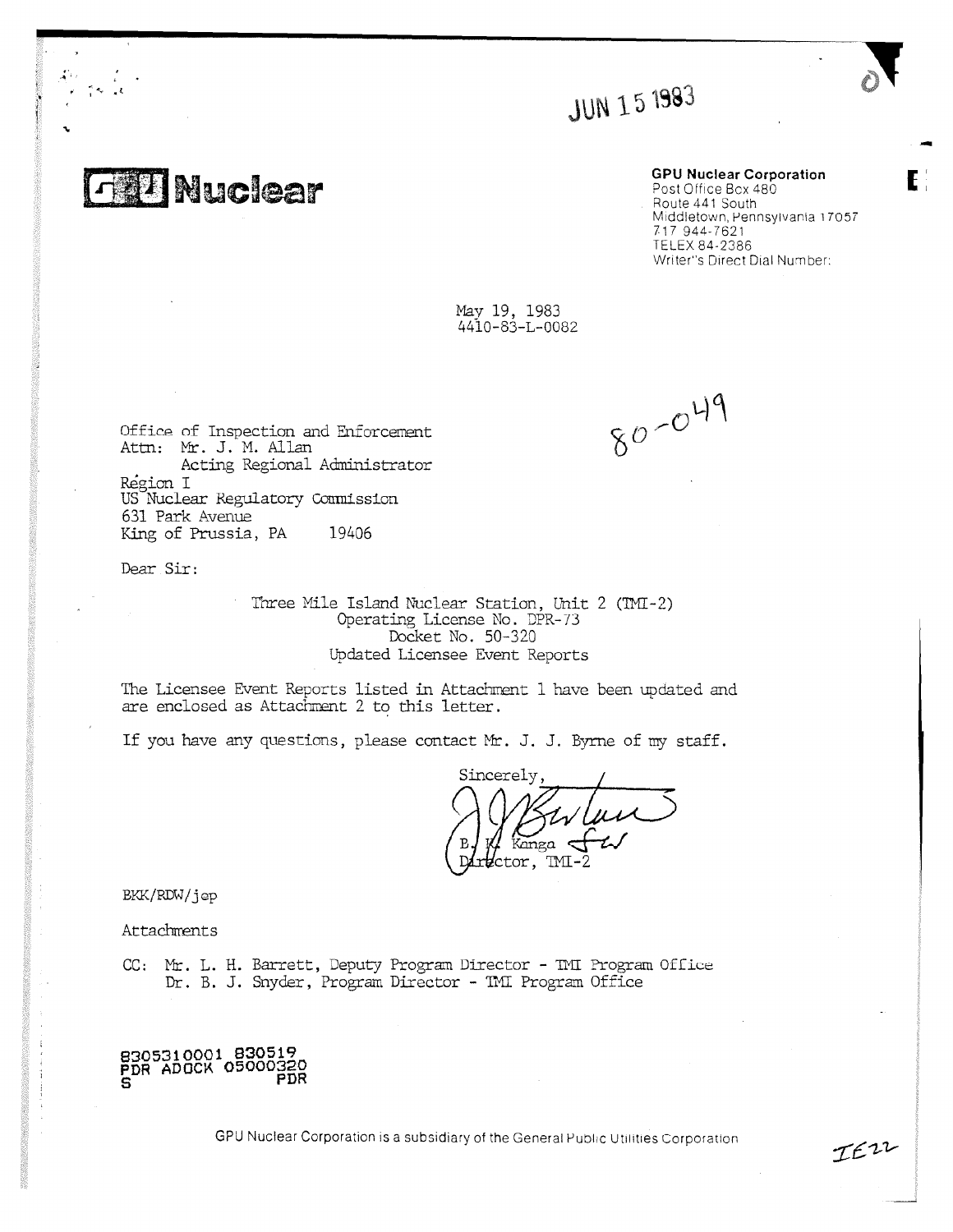# LIST OF UPDATED LICENSEE EVENT REPORTS

 $\gamma$ 

 $\overline{a}$ 

 $\mathcal{L}$ 

| LER NO.    | LER NO.   |
|------------|-----------|
| $80 - 01$  | $81 - 12$ |
| $80 - 05$  | $81 - 20$ |
| $80 - 07$  | $81 - 22$ |
| $80 - 12$  | $81 - 23$ |
| $80 - 49$  | $81 - 32$ |
| $80 - 54$  | $81 - 34$ |
| $80 - 55$  | $81 - 35$ |
| $80 - 56$  | $81 - 36$ |
| $80 - 57$  | $81 - 38$ |
| $81 - 04*$ | $82 - 34$ |
| $81 - 08$  |           |
| $81 - 10$  |           |

\* Event date on original Licensee Event Report was incorrect. This revision corrects the event date.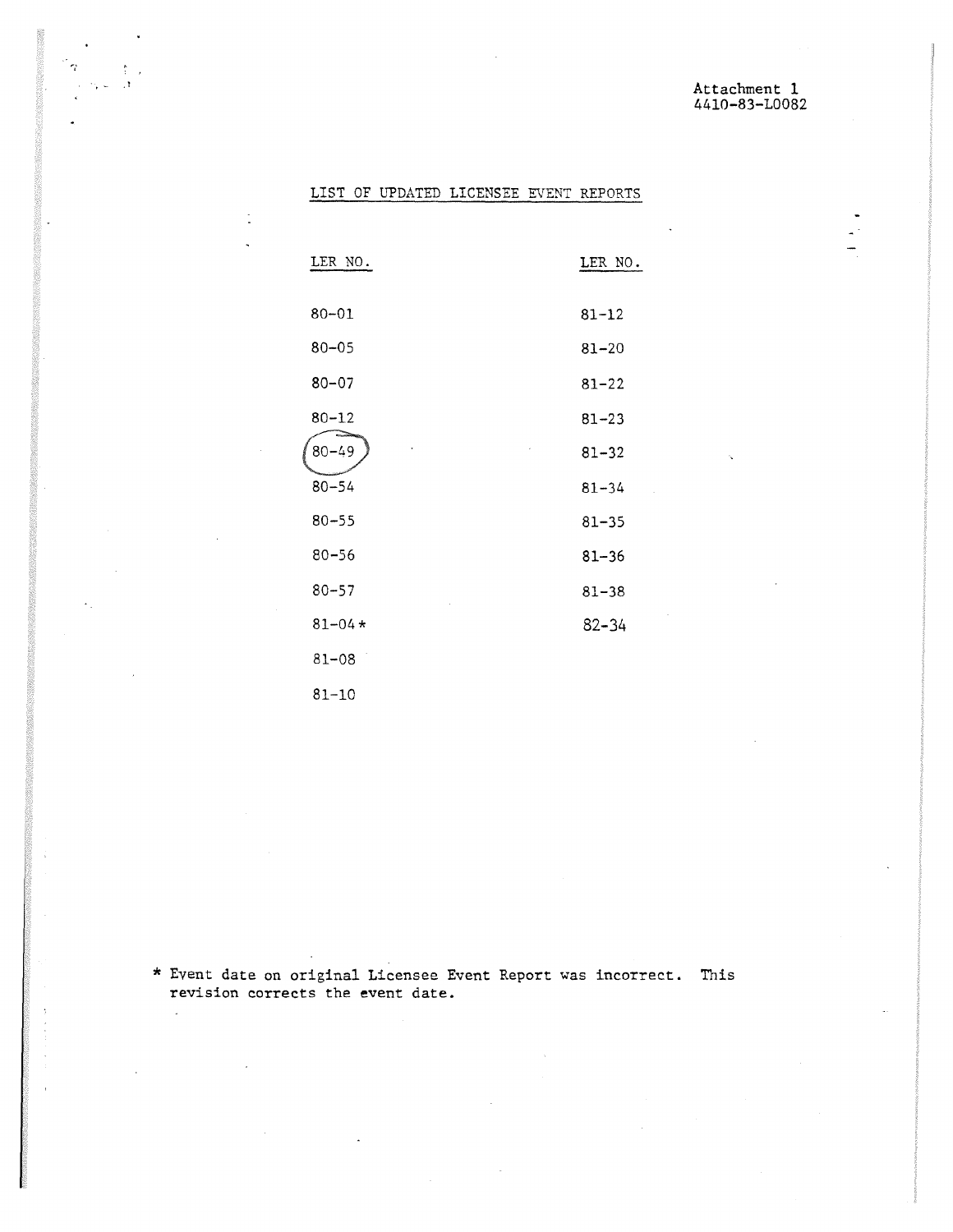| U.S. NUCLEAR REGULATORY COMMISSION<br><b>NRC FORM 366</b><br>UPDATE REPORT - PREVIOUS REPORT DATE NOVEMBER 25, 1980<br>(7.77)<br>Attachment 1<br>LICENSEE EVENT REPORT                                                                                                                                                                  |  |
|-----------------------------------------------------------------------------------------------------------------------------------------------------------------------------------------------------------------------------------------------------------------------------------------------------------------------------------------|--|
| (PLEASE PRINT OR TYPE ALL REQUIRED INFORMATION)<br>CONTROL BLOCK:<br>$\left(1\right)$                                                                                                                                                                                                                                                   |  |
| $\underbrace{0 \mid 0 \mid 0 \mid 0 \mid 0 \mid - \mid 0 \mid 0}_{\text{LICENSE NUMBER}}$<br>0<br>(5)<br>$\overline{2}$                                                                                                                                                                                                                 |  |
| CON'T<br>SOURCE $L$ 61 0 0 0 0 3 2 0 0 1 0 2 7 8 0 6 $(3)$ 1 0 $(3)$ 1 0 $(3)$ 1 0 $(3)$ 1 0 $(3)$ 1 0 $(3)$ 1 0 $(3)$ 1 0 $(3)$ 1 0 $(3)$ 1 0 $(3)$ 1 0 $(3)$ 1 0 $(3)$ 1 0 $(3)$ 1 0 $(3)$ 1 0 $(3)$ 1 0 $(3)$ 1 0 $(3)$ 1 0 $(3)$ 1                                                                                                  |  |
| EVENT DESCRIPTION AND PROBABLE CONSEQUENCES (10)<br>On October.27, 1980, the licensee determined that valve LTB-V171, an ASME Code Stamped<br>-2<br>0 <sup>1</sup>                                                                                                                                                                      |  |
| "UV" valve, was ASME Code stamped by an unauthorized valve supply house. LTB-V171 is<br>$0 \mid 3$                                                                                                                                                                                                                                      |  |
| the safety relief valve on the Long Term B Cooling System Surge Tank. The relief set-<br>4<br>$^{\circ}$                                                                                                                                                                                                                                |  |
| point of this valve is 600 psig which is considerably greater than the approx. 150 psig<br>-5<br>∣ o ∤                                                                                                                                                                                                                                  |  |
| $\upmu$ maximum pressure the surge tank could experience in the shutdown condition of the plant)<br>$0$   6                                                                                                                                                                                                                             |  |
| This event had no effect on the plant, its operation, or the health and safety of the<br>۰                                                                                                                                                                                                                                              |  |
| public.<br>8<br>80<br>9                                                                                                                                                                                                                                                                                                                 |  |
| SYSTEM<br>CALISE<br>COMP<br>CAUSE<br>VALVE<br><b>COMPONENT CODE</b><br><b>SUBCODE</b><br><b>SUBCODE</b><br>CODE.<br>CODE<br>SUBCODE<br>E<br>(12)<br>(14<br>(16)<br>- 3<br>B<br>$\mathbf{o}$                                                                                                                                             |  |
| REVISION<br>OCCURRENCE<br>SEQUENTIAL<br>REPORT                                                                                                                                                                                                                                                                                          |  |
| CODE<br>REPORT NO.<br>EVENT YEAR<br>TYPE<br>NO<br>LER/RO<br>X.<br>REPORT<br>NUMBE<br>26                                                                                                                                                                                                                                                 |  |
| PRIME COMP<br>COMPONENT<br><b>FUTURE</b><br>SHUTDOWN<br>ATTACHMENT<br>SUBMITTED<br>NPRD-4<br>EFFECT<br>ON PLANT<br>ACTION<br>TAKEN<br>$H$ ours $(22)$<br><b>SUPPLIER</b><br>FORM SUB.<br>(21)<br>$\overline{0}$<br>10 <sup>°</sup><br>$\vert 0 \vert$<br>$\overline{10}$<br>(23)<br>25<br>CAUSE DESCRIPTION AND CORRECTIVE ACTIONS (27) |  |
| This event was caused by the unauthorized use of the ASME "UV" Code stamp by North<br>$\circ$                                                                                                                                                                                                                                           |  |
| American Safety Valve Industries, Inc. The subject valve was replaced with an ASMF                                                                                                                                                                                                                                                      |  |
| "UV"<br>Code valve from an authorized manufacturer<br>$1 \mid 2$                                                                                                                                                                                                                                                                        |  |
| 1   3                                                                                                                                                                                                                                                                                                                                   |  |
| 4 <br>89<br>80                                                                                                                                                                                                                                                                                                                          |  |
| METHOD OF<br><b>FACILITY</b><br>STATUS<br>$\odot$<br>OTHER STATUS<br><b>DISCOVERY</b><br>DISCOVERY DESCRIPTION (32)<br>% POWER<br>Χ<br>Recovery Mode<br>Licensee investigation upon notification<br>0 <sup>1</sup><br>O L<br>(28<br>0<br>29<br>D<br>'31)I<br>5.<br>89<br>10<br>44<br>13<br>45<br>46<br>80                               |  |
| <b>CONTENT</b><br><b>ACTIVITY</b><br>AMOUNT OF ACTIVITY (35)<br>LOCATION OF RELEASE (36)<br>RELEASED OF RELEASE<br>N/A<br>N/A<br>Z<br>z<br>33<br>6<br>(34<br>45<br>۰<br>44<br>10<br>80<br>11                                                                                                                                            |  |
| PERSONNEL EXPOSURES<br>DESCRIPTION (39)<br><b>NUMBER</b><br>TYPE<br>N/A<br>0<br>10.<br>10.<br>Z138<br>37                                                                                                                                                                                                                                |  |
| 8<br>э<br>13<br>11<br>12<br>80<br>8305310019 830519<br>PERSONNEL INJURIES<br>PDR ADOCK 05000320<br>DESCRIPTION <sup>(41)</sup><br><b>NUMBER</b><br>5<br>N/A<br>0.<br>U<br>$\Omega$<br>8.<br>40.<br>PDR                                                                                                                                  |  |
| э<br>11<br>12<br>80<br>LOSS OF OR DAMAGE TO FACILITY (43)<br>TYPE<br><b>DESCRIPTION</b><br>N/A<br>Z<br>9                                                                                                                                                                                                                                |  |
| 10<br>80<br><b>PUBLICITY</b><br>NRC USE ONLY<br>DESCRIPTION (45)<br><b>MSSUED</b><br>۰                                                                                                                                                                                                                                                  |  |
| N/A<br>$1 - 92$<br>N<br>[(44]<br>$\Omega$<br>8<br>9<br>10<br>68<br>69<br>$80 \cdot 7$                                                                                                                                                                                                                                                   |  |
| $(717)$ 948-8461<br>Steven D. Chaplin<br>$\circ$<br>NAME OF PREPARER.<br>PHONE:                                                                                                                                                                                                                                                         |  |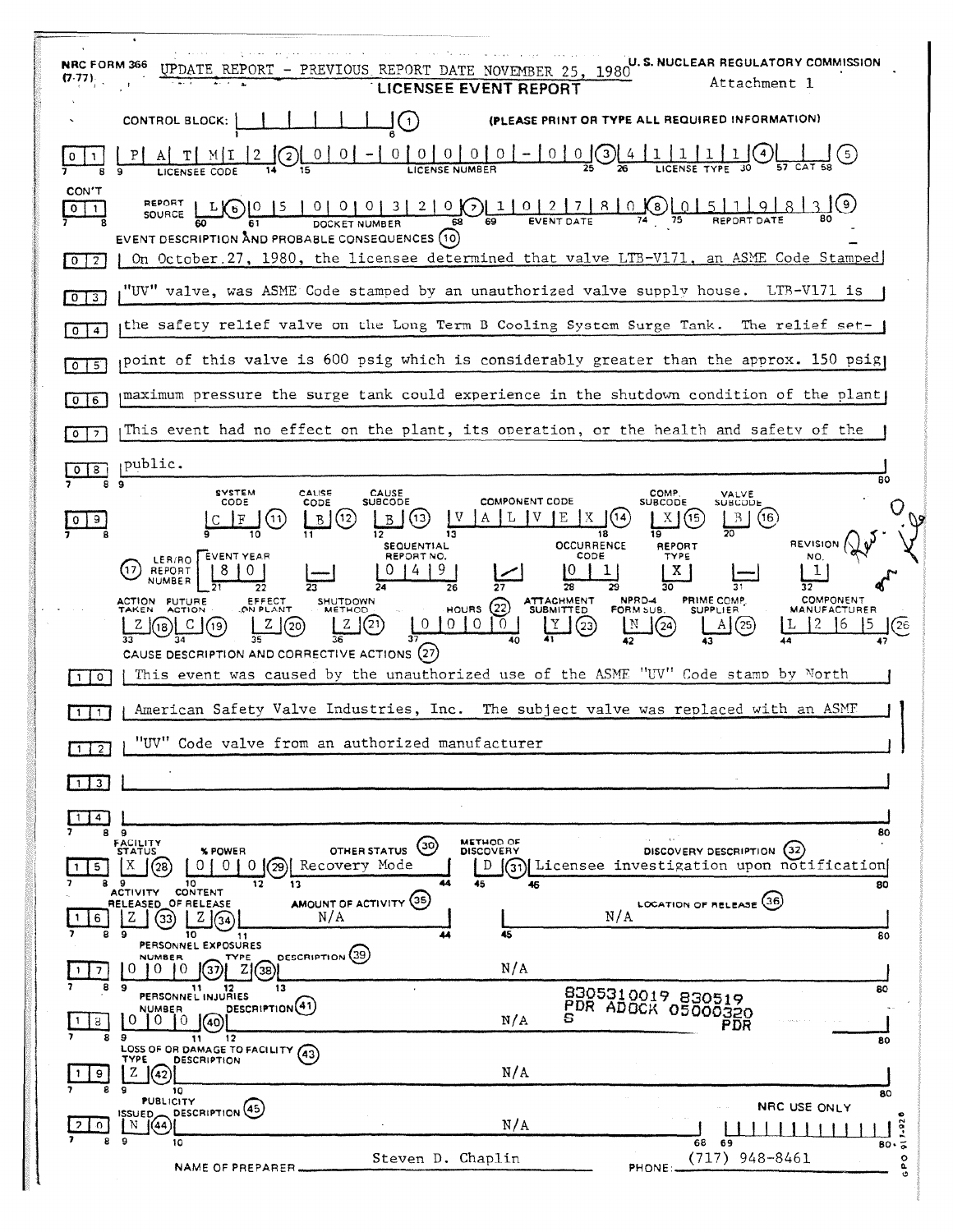Attachment 2 Page 1 of 2

## LICENSEE EVENT REPORT NARRATIVE REPORT

 $TMI-2$ LER 80-049/01X-1 EVENT DATE - October 27, 1980

### I. EXPLANATION OF OCCURRENCE

In March, 1980, the licensee received a letter from the National Board of Boiler Pressure Vessel Inspectors regarding ASME stamped safety relief valves they believed were purchased by us from North American Safety Valve Industries, Inc. (NASVI). In this letter, they informed us that NASVI "has not been authorized to use the ASME 'V' or 'UV' Code Symbol Stamp or the National Board 'NB' mark..." In addition, they suggested we perform a records check to determine if we have purchased any safety relief valves with or without the V, UV, or NB stamp on them.

As a result of that letter, the licensee did pertorm the records check and identified one (1) valve purchased from NASVI which was stamped with the ASME "UV" symbol.

The ASME "UV" stamped valve is installed in the Long Term B Steam Generator Cooldown System (LTB System). This valve, designated as LTB-V171, is installed on the LTB Surge Tank (LTB-T-1) which is constructed in atcordance with Section VIII of the ASME B & PV Code.

The Licensee believes that in the present shutdown mode of operation, the situation, described above, poses the potential for no significant consequences because the LTB System operates at a pressure of only 50 psig greater than the RCS pressure of 80-100 psig. That mode of operation allows a considerable margin before approaching the relief valve setpoint of 600 psig.

This condition is not a violation of any Technical Specification; however, it is considered reportable under Section 6.9.1.8(i) of the Interim Recovery Technical Specifications.

#### II. CAUSE OF THE OCCURRENCE

This event was caused by the discovery of a safety relief valve with an unauthorized ASME stamp affixed.

#### III. CIRCUMSTANCES SURROUNDING THE OCCURRENCE

At the time of the occurrence, the Unit 2 facility was in a long-term cold shutdown state. The reactor decay heat was being removed via natural circulation to the "A" steam generator which is operating in a "steaming" mode.